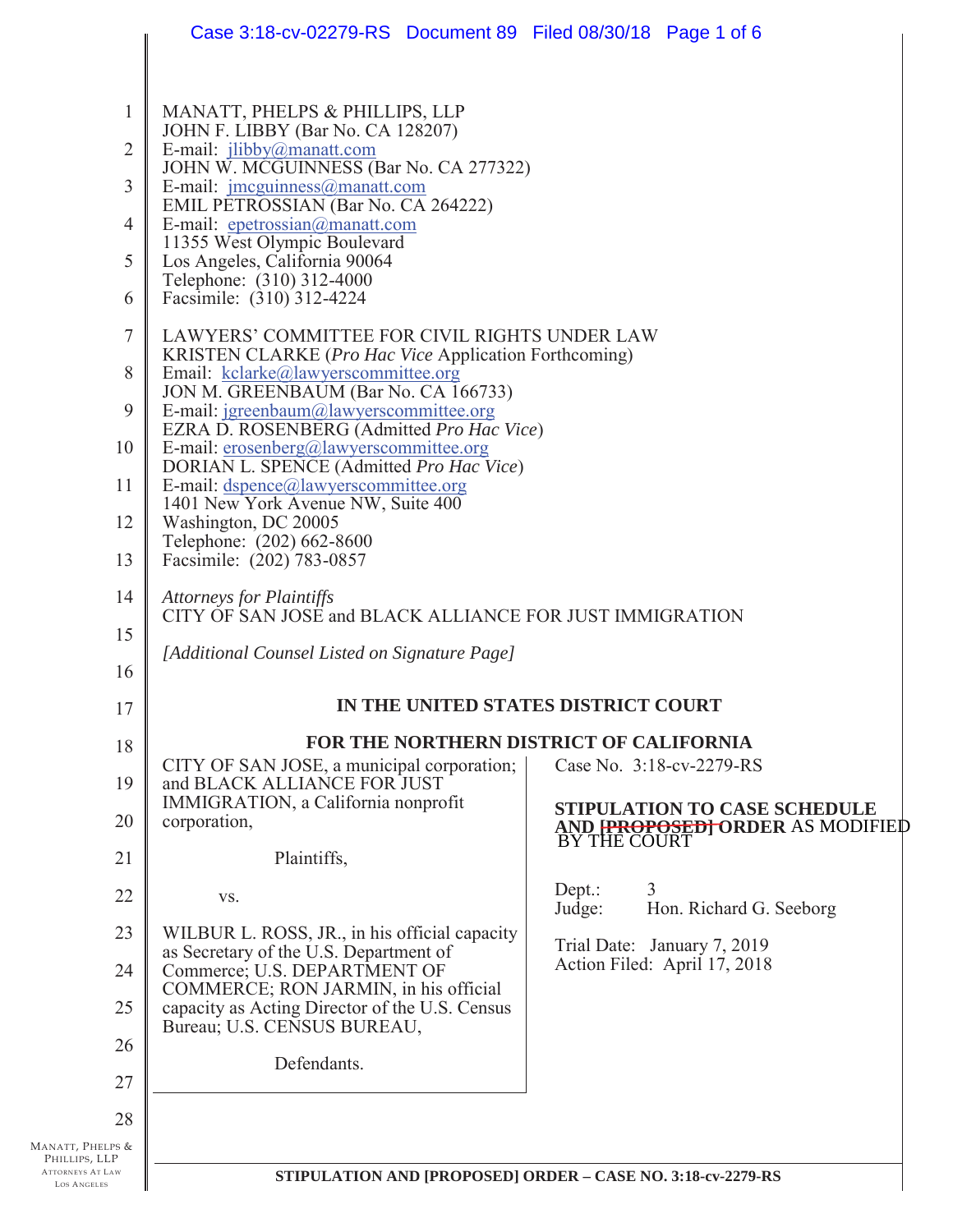## Case 3:18-cv-02279-RS Document 89 Filed 08/30/18 Page 2 of 6

| $\mathbf{1}$                                                                | Plaintiffs City of San Jose and Black Alliance for Just Immigration ("Plaintiffs") and               |  |  |
|-----------------------------------------------------------------------------|------------------------------------------------------------------------------------------------------|--|--|
| $\overline{2}$                                                              | Defendants Wilbur L. Ross, Jr., U.S. Department of Commerce, Ron Jarmin, and U.S. Census             |  |  |
| 3                                                                           | Bureau (collectively, "Defendants," and together with Plaintiffs, the "Parties") hereby stipulate as |  |  |
| 4                                                                           | follows:                                                                                             |  |  |
| 5                                                                           | Based on the agreement of the Parties as approved by the Court, and pursuant to the                  |  |  |
| 6                                                                           | Court's request at the August 10, 2018 hearing, the following is the schedule for the above-         |  |  |
| $\overline{7}$                                                              | captioned case.                                                                                      |  |  |
| 8                                                                           | Defendants' responses to Plaintiffs' requests for production of documents were<br>$\bullet$          |  |  |
| 9                                                                           | served on August 24, 2018. Subject to approval by the Court, the Parties have                        |  |  |
| 10                                                                          | agreed to extend the due date for Defendants to serve their initial disclosures from                 |  |  |
| 11                                                                          | August 24, 2018, to August 31, 2018.                                                                 |  |  |
| 12                                                                          | The Parties shall designate expert witnesses by September 19, 2018.<br>$\bullet$                     |  |  |
| 13                                                                          | The Parties shall designate rebuttal witnesses by October 3, 2018.<br>$\bullet$                      |  |  |
| 14                                                                          | Discovery shall close on October 11, 2018.<br>$\bullet$                                              |  |  |
| 15                                                                          | Any dispositive motions shall be heard on or before December 7, 2018.<br>$\bullet$                   |  |  |
| 16                                                                          | A joint pretrial conference shall be held on <b>January 3, 2019</b> .<br>$\bullet$                   |  |  |
| 17                                                                          | Trial shall begin on <b>January 7, 2019</b> .<br>$\bullet$                                           |  |  |
| 18                                                                          |                                                                                                      |  |  |
| 19                                                                          | IT IS SO STIPULATED.                                                                                 |  |  |
| 20                                                                          |                                                                                                      |  |  |
| 21                                                                          |                                                                                                      |  |  |
| 22                                                                          |                                                                                                      |  |  |
| 23                                                                          |                                                                                                      |  |  |
| 24                                                                          |                                                                                                      |  |  |
| 25                                                                          |                                                                                                      |  |  |
| 26                                                                          |                                                                                                      |  |  |
| 27                                                                          |                                                                                                      |  |  |
| 28                                                                          |                                                                                                      |  |  |
| MANATT, PHELPS &<br>PHILLIPS, LLP<br><b>ATTORNEYS AT LAW</b><br>LOS ANGELES | $\overline{2}$<br>STIPULATION AND [PROPOSED] ORDER- CASE NO. 3:18-cv-2279-RS                         |  |  |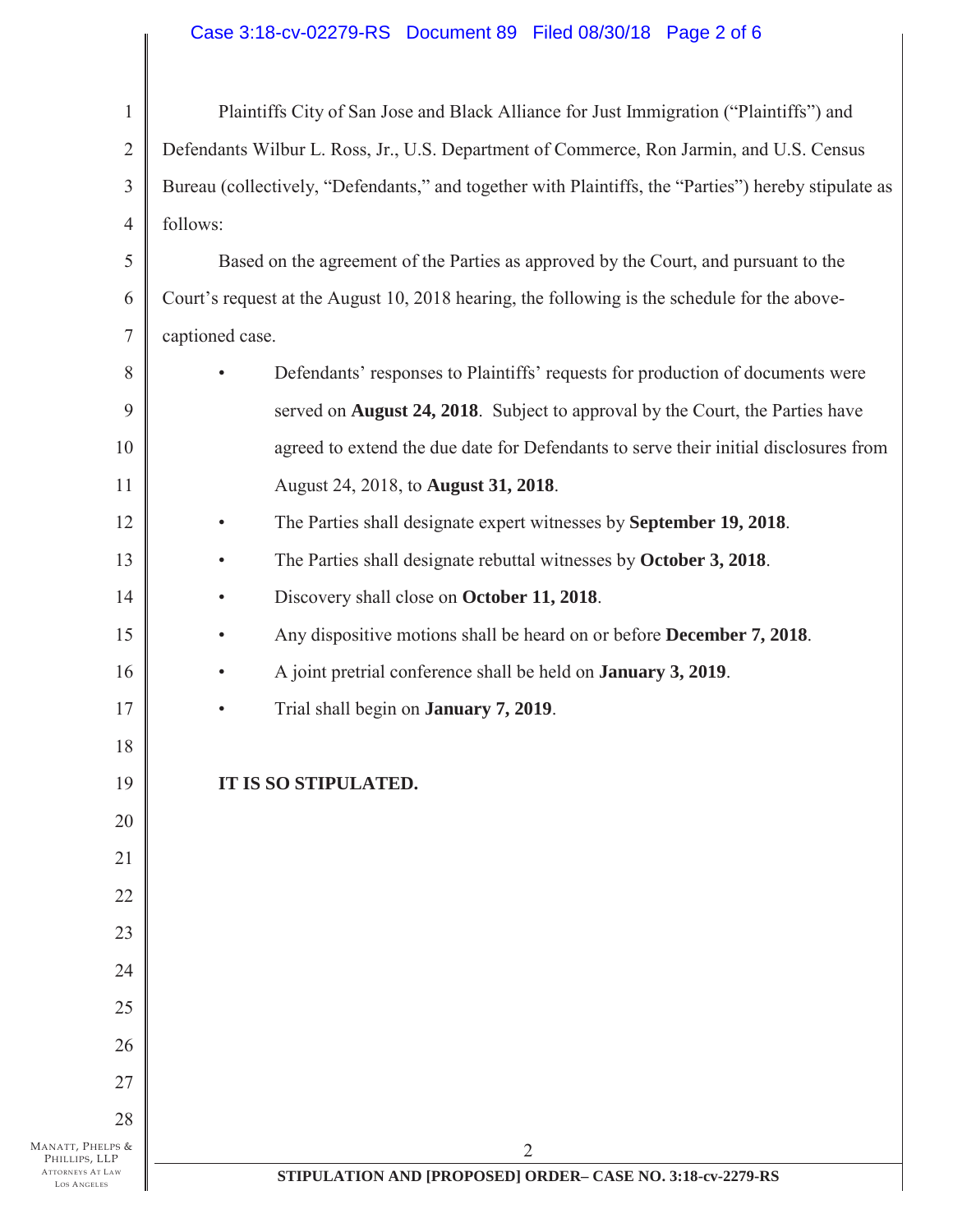|                                        |        | Case 3:18-cv-02279-RS Document 89 Filed 08/30/18 Page 3 of 6 |                                                                    |                                         |
|----------------------------------------|--------|--------------------------------------------------------------|--------------------------------------------------------------------|-----------------------------------------|
| 1                                      |        |                                                              | Respectfully submitted,                                            |                                         |
| $\overline{2}$                         | Dated: | <b>August 29, 2018</b>                                       | <b>MANATT, PHELPS &amp; PHILLIPS, LLP</b>                          |                                         |
| 3                                      |        |                                                              |                                                                    |                                         |
| $\overline{4}$                         |        |                                                              | By: <u>/s/ John F. Libby</u><br>John F. Libby                      |                                         |
| 5                                      |        |                                                              | John W. McGuinness                                                 |                                         |
| 6                                      |        |                                                              | Emil Petrossian<br>11355 West Olympic Boulevard                    |                                         |
| $\overline{7}$                         |        |                                                              | Los Angeles, California 90064<br>Telephone: (310) 312-4000         |                                         |
| 8                                      |        |                                                              | Facsimile: (310) 312-4224                                          |                                         |
| 9                                      |        |                                                              | <b>RIGHTS UNDER LAW</b>                                            | <b>LAWYERS' COMMITTEE FOR CIVIL</b>     |
| 10                                     |        |                                                              | Kristen Clarke<br>Jon M. Greenbaum                                 |                                         |
| 11                                     |        |                                                              | Ezra D. Rosenberg<br>Dorian L. Spence                              |                                         |
| 12                                     |        |                                                              | Washington, DC 20005                                               | 1401 New York Avenue NW, Suite 400      |
| 13                                     |        |                                                              | Telephone: (202) 662-8600<br>Facsimile: (202) 783-0857             |                                         |
| 14                                     |        |                                                              | <b>PUBLIC COUNSEL</b>                                              |                                         |
| 15                                     |        |                                                              | Mark Rosenbaum                                                     |                                         |
| 16                                     |        |                                                              | 610 South Ardmore Avenue<br>Los Angeles, California 90005          |                                         |
| $\frac{1}{2}$                          |        |                                                              | Telephone: (213) 385-2977<br>Facsimile: (213) 385-9089             |                                         |
| 18                                     |        |                                                              |                                                                    | E-mail: mrosenbaum@publiccounsel.org    |
|                                        |        |                                                              | <b>CITY OF SAN JOSE</b><br>Richard Doyle, City Attorney            |                                         |
| 19                                     |        |                                                              | Office of the City Attorney                                        | Nora Frimann, Assistant City Attorney   |
| 20                                     |        |                                                              | San José, California 95113-1905                                    | 200 East Santa Clara Street, 16th Floor |
| 21                                     |        |                                                              | Telephone Number: (408) 535-1900                                   |                                         |
| 22                                     |        |                                                              | Facsimile Number: (408) 998-3131<br>E-Mail: cao.main@sanjoseca.gov |                                         |
| 23                                     |        |                                                              | <b>Attorneys for Plaintiffs</b>                                    |                                         |
| 24                                     |        |                                                              | <b>JUST IMMIGRATION</b>                                            | CITY OF SAN JOSE and BLACK ALLIANCE FOR |
| 25                                     |        |                                                              |                                                                    |                                         |
| 26                                     |        |                                                              |                                                                    |                                         |
| 27                                     |        |                                                              |                                                                    |                                         |
| 28                                     |        |                                                              |                                                                    |                                         |
| MANATT, PHELPS &<br>PHILLIPS, LLP      |        |                                                              | 3                                                                  |                                         |
| <b>ATTORNEYS AT LAW</b><br>LOS ANGELES |        |                                                              | STIPULATION AND [PROPOSED] ORDER- CASE NO. 3:18-cv-2279-RS         |                                         |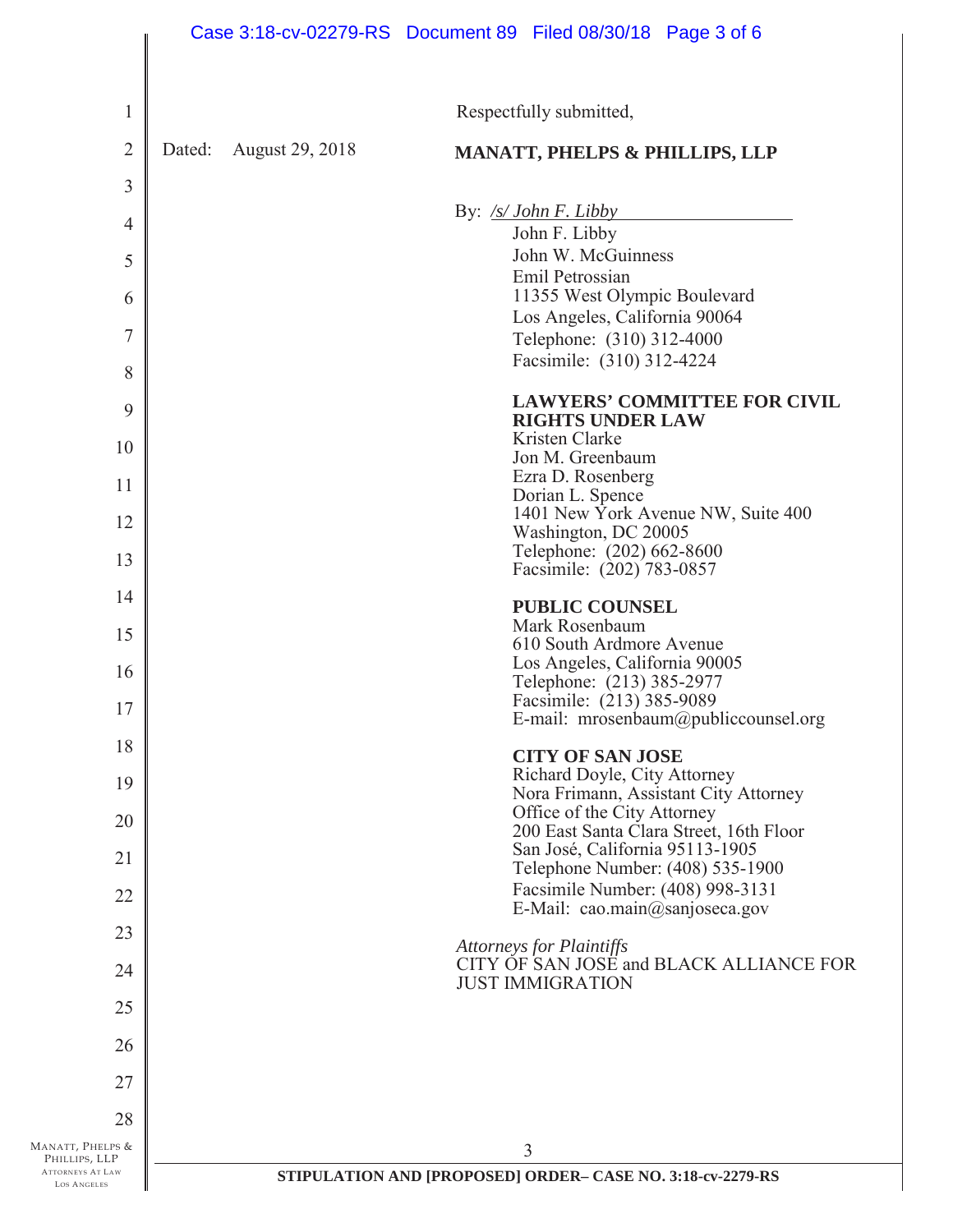|                                                         | Case 3:18-cv-02279-RS Document 89 Filed 08/30/18 Page 4 of 6                                             |
|---------------------------------------------------------|----------------------------------------------------------------------------------------------------------|
| $\mathbf{1}$                                            |                                                                                                          |
| $\overline{2}$                                          | Dated: August 29, 2018<br><b>CHAD A. READLER</b><br><b>Acting Assistant Attorney General</b>             |
| 3                                                       | <b>BRETT A. SHUMATE</b>                                                                                  |
| $\overline{4}$                                          | Deputy Assistant Attorney General<br><b>CARLOTTA P. WELLS</b>                                            |
| 5                                                       | <b>Assistant Branch Director</b>                                                                         |
| 6                                                       | /s/ Carol Federighi<br><b>KATE BAILEY</b>                                                                |
| $\overline{7}$                                          | <b>STEPHEN EHRLICH</b><br><b>CAROL FEDERIGHI</b>                                                         |
| 8<br>9                                                  | <b>Trial Attorneys</b><br>United States Department of Justice<br>Civil Division, Federal Programs Branch |
| 10                                                      | 20 Massachusetts Avenue NW<br>Washington, DC 20530                                                       |
| 11                                                      | Phone: $(202)$ 514-9230<br>Email: kate.bailey@usdoj.gov                                                  |
| 12                                                      | <b>Attorneys for Defendants</b>                                                                          |
| 13                                                      |                                                                                                          |
| 14                                                      |                                                                                                          |
| 15                                                      |                                                                                                          |
| 16                                                      |                                                                                                          |
| 17                                                      |                                                                                                          |
| 18                                                      |                                                                                                          |
| 19                                                      |                                                                                                          |
| 20                                                      |                                                                                                          |
| 21                                                      |                                                                                                          |
| 22                                                      |                                                                                                          |
| 23                                                      |                                                                                                          |
| 24                                                      |                                                                                                          |
| 25                                                      |                                                                                                          |
| 26                                                      |                                                                                                          |
| 27                                                      |                                                                                                          |
| 28<br>MANATT, PHELPS &                                  | $\overline{4}$                                                                                           |
| PHILLIPS, LLP<br>ATTORNEYS AT LAW<br><b>LOS ANGELES</b> | STIPULATION AND [PROPOSED] ORDER- CASE NO. 3:18-cv-2279-RS                                               |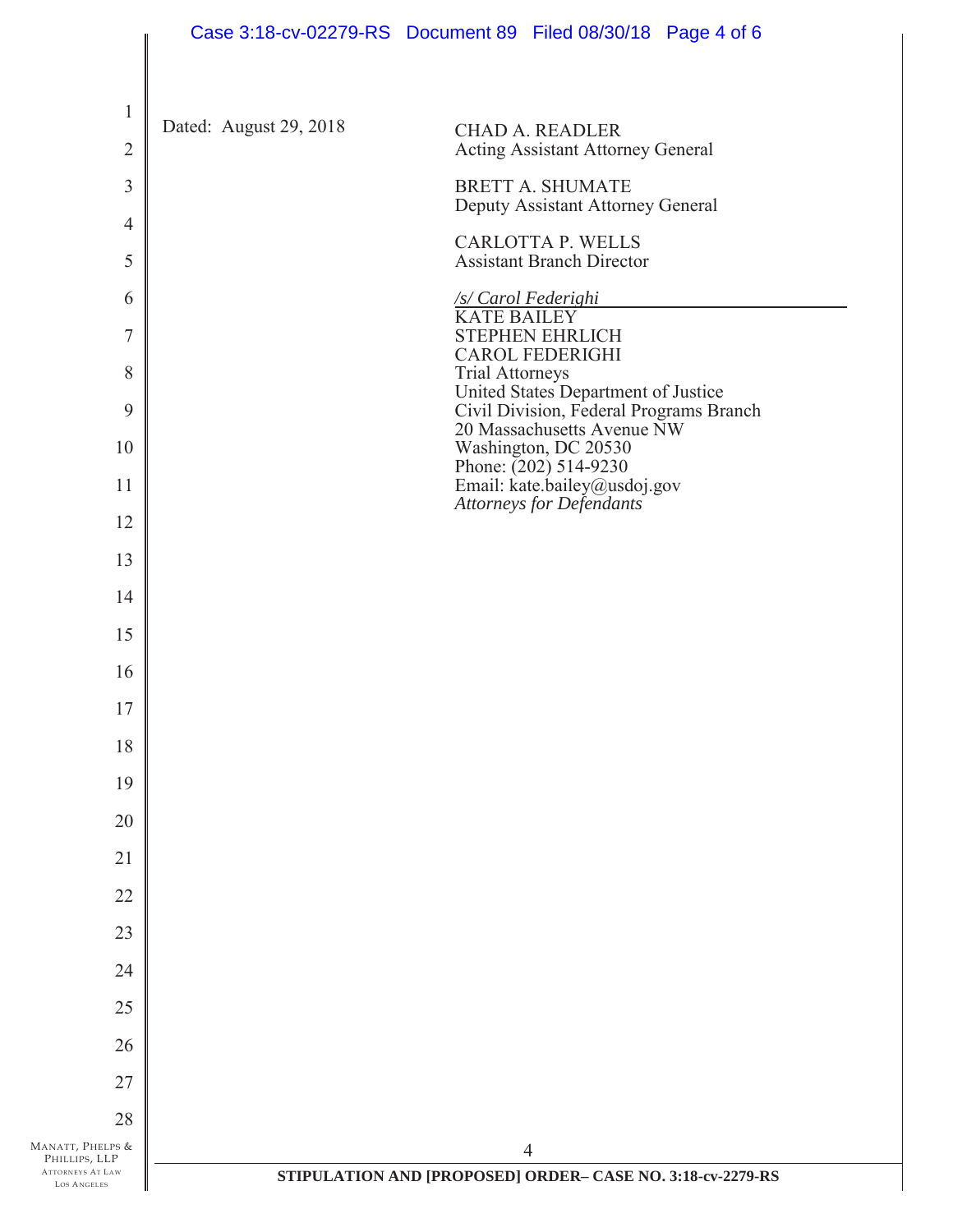|                                                  | Case 3:18-cv-02279-RS Document 89 Filed 08/30/18 Page 5 of 6                               |
|--------------------------------------------------|--------------------------------------------------------------------------------------------|
| $\mathbf{1}$                                     | <b>FILER'S ATTESTATION</b>                                                                 |
| $\overline{2}$                                   | Pursuant to Civil Local Rule 5-1(i)(3), regarding signatures, I hereby attest that         |
| $\mathfrak{Z}$                                   | concurrence in the filing of this document has been obtained from all signatories above.   |
| $\overline{4}$                                   | Dated: August 29, 2018<br>$\frac{\sqrt{S/\textit{John F. Libby}}}{\textit{JOHN F. LIBBY}}$ |
| 5                                                |                                                                                            |
| 6                                                |                                                                                            |
| $\boldsymbol{7}$                                 |                                                                                            |
| 8                                                |                                                                                            |
| 9                                                |                                                                                            |
| $10\,$                                           |                                                                                            |
| 11                                               |                                                                                            |
| 12                                               |                                                                                            |
| 13                                               |                                                                                            |
| 14                                               |                                                                                            |
| 15                                               |                                                                                            |
| 16                                               |                                                                                            |
| 17                                               |                                                                                            |
| 18                                               |                                                                                            |
| 19                                               |                                                                                            |
| 20                                               |                                                                                            |
| 21                                               |                                                                                            |
| 22                                               |                                                                                            |
| 23                                               |                                                                                            |
| 24                                               |                                                                                            |
| 25                                               |                                                                                            |
| 26                                               |                                                                                            |
| 27                                               |                                                                                            |
| 28<br>MANATT, PHELPS &                           | 5                                                                                          |
| PHILLIPS, LLP<br>ATTORNEYS AT LAW<br>LOS ANGELES | STIPULATION AND [PROPOSED] ORDER- CASE NO. 3:18-cv-2279-RS                                 |